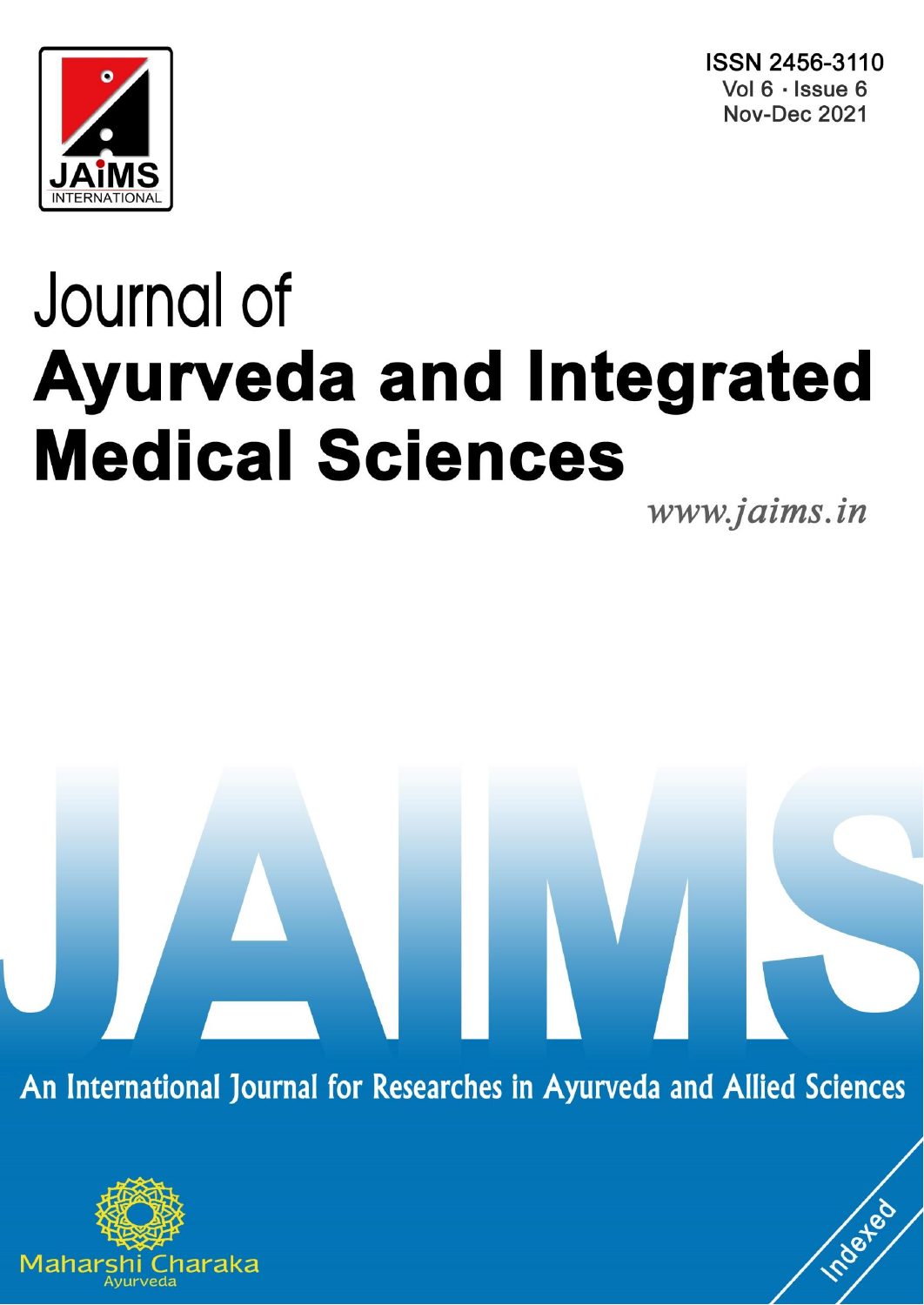

**ORIGINAL ARTICLE** Nov-Dec 2021

## **A clinical study of effect of** *Udarda Prashman Ghana Vati* **and** *Siddharthak Taila* **in** *Sheetapitta***,** *Udarda* **and** *Kotha*

#### **Yadu Vinay Kumar**

*Assistant Professor, Department of Kayachikitsa, Kalawati Ayurvedic Medical College and Research Centre and Hospital, Kasganj, Uttar Pradesh, India.*

### A B S T R A C T

**Background:** *Sheetapitta, Udarda* and *Kotha* are a *Tridoshaja Vyadhi*, in which *Rasa* and *Rakta Dhatu* are *Dushya*, *Rasavaha* and *Raktavaha Srotas* are involved, *Srotodushti* is *Vimarga-Gamana*, *Adhisthana* is *Twacha* and *Vyadhi Swabhava* is *Aashukaari*. *Lakshana* of this *Vyadhi* are - *Varatidansta Sansthan Shotha*, *Mandalotpatti, Kandu, Toda, Raag* etc. **Objective:** To know the effect of *Udarda Prashamana Ghana Vati* and *Siddharthak Taila* in *Sheetapitta, Udarda* and *Kotha*. **Methods:** In this clinical study, 60 patients of *Sheetapitta, Udarda* and *Kotha (Urticaria)* have been randomly divided in to 2 groups. In the first group, 30 patients were given *Nitya Virechana Churna* – *Churna* selection and dose according to *Prakriti* and *Koshtha* of the patient, *Udarda Prashamana Ghana Vati* for Internal use - 500 mg thrice a day with water and *Siddharthak Taila* for external use for 2 months. In the same second group, 30 patients were given *Udarda Prashamana Ghana Vati* for Internal use – 500 mg thrice a day with water and *Siddharthak Taila* for external use for 2 months**. Results:** After studying all the data, we found encouraging results in both Group A and Group B, but more benefits in Group A than compare to Group B. **Conclusion:** *Udarda Prashamana Ghana Vati* and *Siddharthak Taila* are a safe, cheap and harmless *Aushadh Yog*a in *Sheetapitta, Udarda* and *Kotha*. If both are given with *Nitya Virechana Churna,* they are even more beneficial.

**Key words:** *Sheetapitta, Udarda and Kotha, Udarda Prashamana Ghana Vati, Siddharthak Taila, Nitya Virechana.* 

#### **INTRODUCTION**

In Today's polluted environment and due to *Asatmyahara (Virudha Ahara)* and stressful lifestyle, the number of allergic skin disorders is increasing. One such allergic skin disorder is *Sheetapitta, Udarda* and

#### **Address for correspondence:**

**Dr. Yadu Vinay Kumar** Assistant Professor, Department of Kayachikitsa, Kalawati Ayurvedic Medical College and Research Centre and Hospital, Kasganj, Uttar Pradesh, India. **E-mail:** dr.vinayyadu@gmail.com Submission Date: 03/11/2021 Accepted Date: 09/12/2021 **Access this article online Quick Response Code Website: www.jaims.in**

**DOI: 10.21760/jaims.6.6.1**

*Kotha* (Urticaria). In the ancient texts of *Ayurveda*, a detailed description of skin disorders has been given under *Kushtha Vyadhi*. An important class of skin disorders are those of *Sheetapitta, Udarda* and *Kotha*. *Sheetapitta, Udarda* and *Kotha* disease are mentioned in different contexts in the Samhitas. *Acharya Madhavkar***[1]** has first independently described the *Sheetapitta, Udarda* and *Kotha*. According to *Acharya Madhavkar*, due to *Shita Marutadi Nidana (Shita Maruta Samsparshat)* of *Prakupita Vata* and *Kapha (Pradushtau Kapha Marutadi)* – when being mixed with *Pitta (Pittena Saha Sambhooya)* spreading internally *Rakta* and other *Dhatus* and externally the skin *(Bahir Antah Visarpatah)* and resulted in to *Sheetapitta, Udarda* and *Kotha*.

*Sheetapitta, Udarda* and *Kotha* disease can be compared with Urticaria Disease described in modern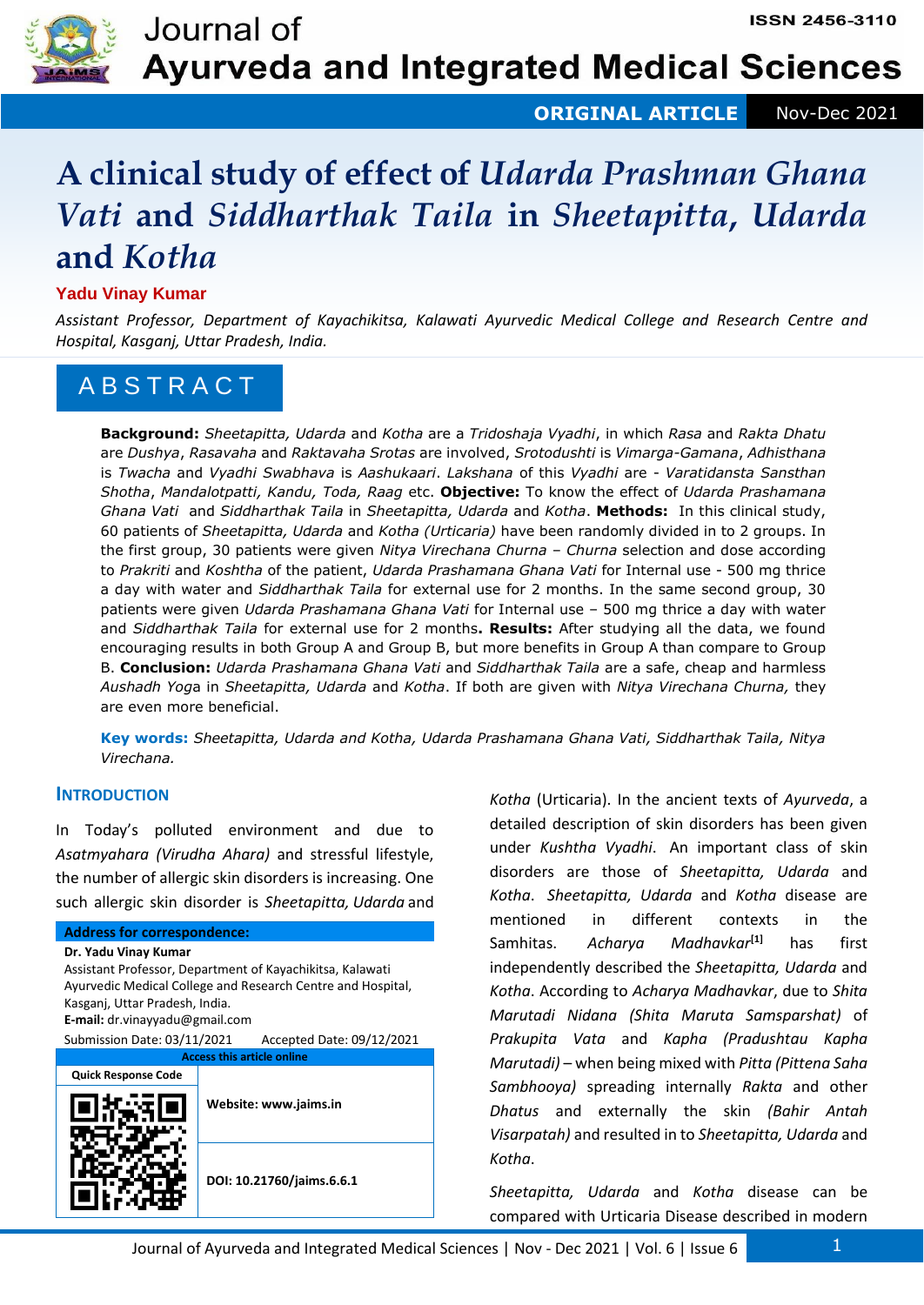science. Urticaria, also referred to as hives or wheals, is a common and distinctive reaction pattern. A hive or wheal is a circumscribed, erythematous or white, nonpitting, edematous, usually pruritic plaque that changes in size and shape by peripheral extension or regression during the few hours or days that the individual lesion exists. The edematous, central area (wheal) can be pale in comparison to the erythematous surrounding area (flare). Hives may occur at any age, upto 20% of the population will have at least one episode.**[2]**

#### **AIMS AND OBJECTIVES**

- 1. To observe the effect of *Nitya Virechana*, *Udarda Prashamana Ghana Vati***[3]** with *Siddharthak Taila***[4]** in *Sheetapitta, Udarda* and *Kotha*.
- 2. To observe the effect of *Udarda Prashamana Ghana Vati* with *Siddharthak Taila* in *Sheetapitta, Udarda* and *Kotha*.
- 3. To Finding the group with the highest benefit by comparing the results obtained in both the groups.

#### **MATERIALS AND METHODS**

60 patients with chief complain of *Sheetapitta, Udarda*  and *Kotha* were randomly selected by filling the proforma and consent form, grading the scoring pattern of all Subjective Parameters with all necessary physical examination and lab investigation.

#### **Inclusion Criteria**

- The patient was selected on the basis of these symptoms as described in literature, such as the symptoms of *Sheetapitta, Udarda* and *Kotha***[5]** - *Varatidansta Sansthan Shotha* (swelling like a wasp bite), *Mandalotpatti* (How many wheals have appeared during the last 24 hrs.), *Kandu* (Itching), *Toda* (Pricking Pain), *Raag* (Erythema) etc.
- Patients between 16-60 years of age were selected.

#### **Exclusion Criteria**

- Patients below 16 years and above 60 years of age.
- Patients suffering from serious diseases, such as Hypertension, Heart Disease, Diabetes.

### **ISSN: 2456-3110 CONSERVERTIES AND INCORDUCT ORIGINAL ARTICLE** Nov-Dec 2021

- **EXECTE:** Persons suffering from infectious diseases, such as Tuberculosis, Enteric Fever, Malaria.
- Other skin diseases, such as *Shwitra, Ek-Kushtha, Pama, Vicharchika* etc.

#### **Parameters of Study**

In the present study, the results were analyzed on the basis of improvement in Subjective and Objective Parameters of *Sheetapitta, Udarda* and *Kotha*, assessed before and after treatment.

The analysis was done by dividing the category according to severe, moderate and absence of chief complain of *Sheetapitta, Udarda* and *Kotha*.

#### **Research Design**

It is a randomized open label controlled clinical study with pre and post test design. 60 patients diagnosed with *Sheetapitta, Udarda* and *Kotha* were ramdomly selected in 2 groups of 30 patients each.

**Group A -** 30 Patients were given *Nitya Virechana* - Churna selection and dose according to *Prakriti* and *Koshtha* + *Udarda Prashamana Ghana Vati*, Dose – 500 mg tab, three times of day + *Siddharthak Taila* (for local application), Duration – 60 days, Follow up – 30 days.

**Group B -** 30 Patients were given *Udarda Prashamana Ghana Vati*, Dose – 500 mg tab, three times of day + *Siddharthak Taila* (for local application), Duration – 60 days, Follow up – 30 days.

#### **Subjective Parameters**

- 1. *Varatidansta Sansthan Sopha*
- 2. *Mandalotpatti*
- 3. *Kandu*
- 4. *Toda*
- 5. *Raag*
- 6. *Lakchhnik Barambarata*

#### **Objective Parameters**

- 1. CBC Hb%, TLC, DLC –N, L, E, ESR
- 2. IgE Test Immunoglobulin E Test If necessary
- 3. R.B.S. Random Blood Sugar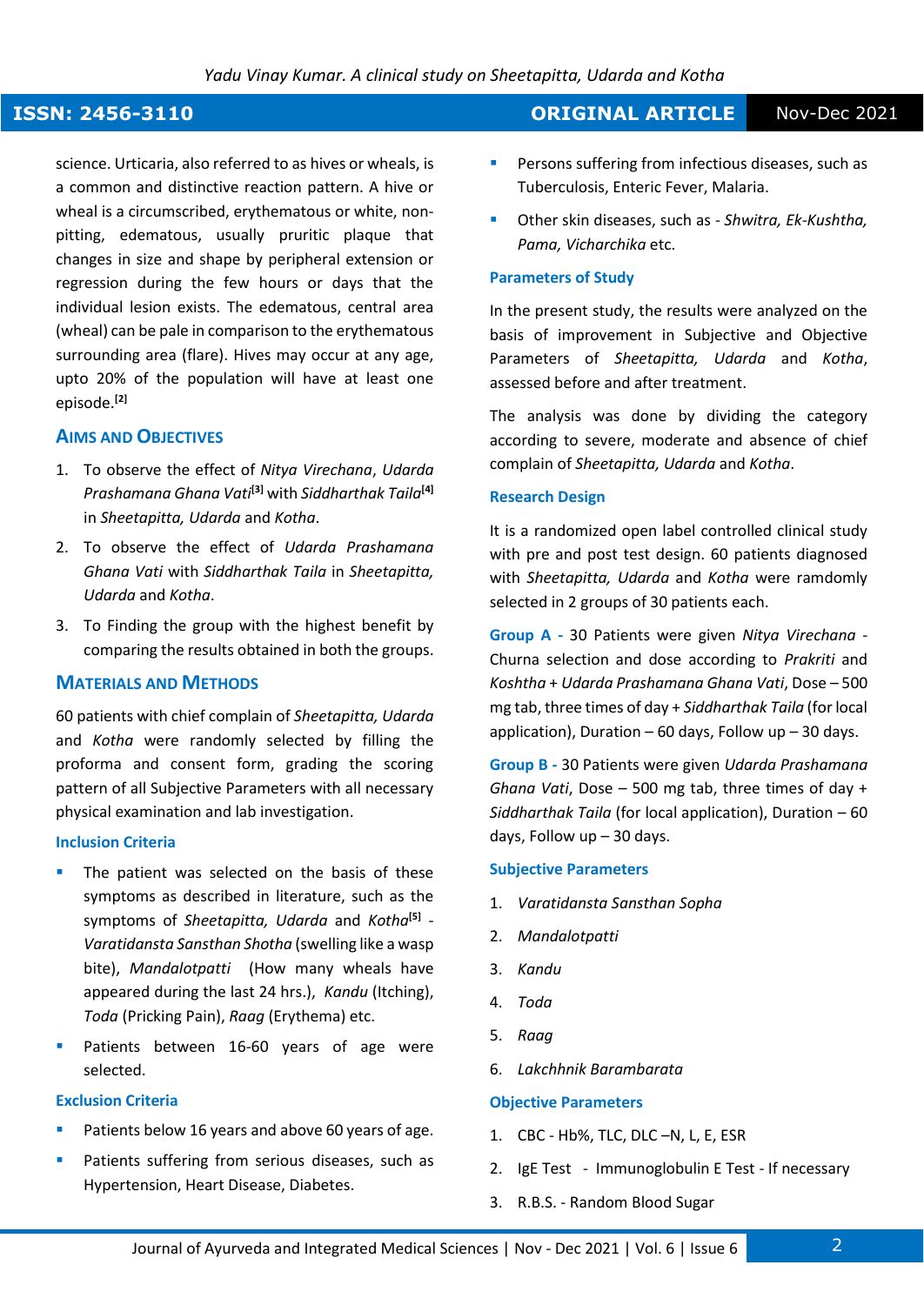#### **Grading of Assessment Criteria**

#### **Table 1**

| (Pain<br>Varatidansta Sansthan Shotha<br>and<br>Inflammation like Wasp bite)                                                              | Grading       |
|-------------------------------------------------------------------------------------------------------------------------------------------|---------------|
| No Pain and No Inflammation                                                                                                               | 0             |
| Mild Pain (Not affecting daily routine activity) and<br>Macule (Non palapable area of altered colour)                                     | 1             |
| Moderate Pain (Occasional, disturb daily routine<br>activity) and Papule (Palpable elevated small area of<br>skin $- < 0.5$ cm)           | $\mathcal{P}$ |
| Severe Pain (Continuously and even disturbing daily<br>routine activity) and Nodule (Solid palpable lesion<br>with the skin $-$ > 0.5 cm) | 3             |

#### **Table 2**

| Mandalotpatti (How many wheals have appeared<br>during the last 24 hrs.) | Grading |
|--------------------------------------------------------------------------|---------|
| None                                                                     | O       |
| Mild $(<$ 20 wheals/24 hrs.)                                             | 1       |
| Moderate (20-50 wheals/24 hrs.)                                          | 2       |
| Severe (> 50 wheals/24 hrs.)                                             | 3       |

#### **Table 3**

| Kandu (Itching)                                                              | Grading        |  |  |
|------------------------------------------------------------------------------|----------------|--|--|
| None                                                                         | O              |  |  |
| Mild (present but not annoying or troublesome)                               | 1              |  |  |
| Moderate (Troublesome but does not interfere with<br>daily routine activity) | $\overline{2}$ |  |  |
| Severe (Severe Itching, which is sufficiently<br>troublesome)                | 3              |  |  |

#### **Table 4**

| <b>Toda (Pricking Pain)</b>                  | Grading |
|----------------------------------------------|---------|
| None                                         | 0       |
| Mild (Not disturbing daily routine activity) | 1       |

### **ISSN: 2456-3110 CONSERVERTIES AND INCREDITE ARTICLE** Nov-Dec 2021

| Moderate (Occasional, disturbing daily routine<br>activity)            | $\overline{2}$ |
|------------------------------------------------------------------------|----------------|
| Severe (Continuously and even disturbing daily<br>routine activity and | - 3            |
| sleep)                                                                 |                |

#### **Table 5**

| Raag (Erythema)                   | Grading |
|-----------------------------------|---------|
| Absent                            | 0       |
| Mild (10 % affected area)         | 1       |
| Moderate (10 -30 % affected area) | 2       |
| Severe (> 30 % affected area)     | 3       |

#### **Table 6**

| Lakshanik Barambarata (Frequency of Attack) | Grading        |
|---------------------------------------------|----------------|
| Absent                                      | 0              |
| Mild (In days)                              | 1              |
| Moderate (In hrs.)                          | $\overline{2}$ |
| Severe (In minutes)                         | 3              |

#### **Table 7: Grading of percentage of improvement in Subjective Parameters and Objective Parameters.**

| Percentage of Improvement | Improvement          |
|---------------------------|----------------------|
| 100%                      | Totally Improvement  |
| Between 76% and 100%      | Maximum Improvement  |
| Between 51% and 75%       | Moderate Improvement |
| Between 25% and 50%       | Mild Improvement     |
| Less than 25%             | No Improvement       |

#### **Statistical Analysis**

Analysis of data was done by using SPSS (Statistical package for the social sciences version 16.0). Mean, percentage, +/- S.D., +/- S.E., t and p value were calculated.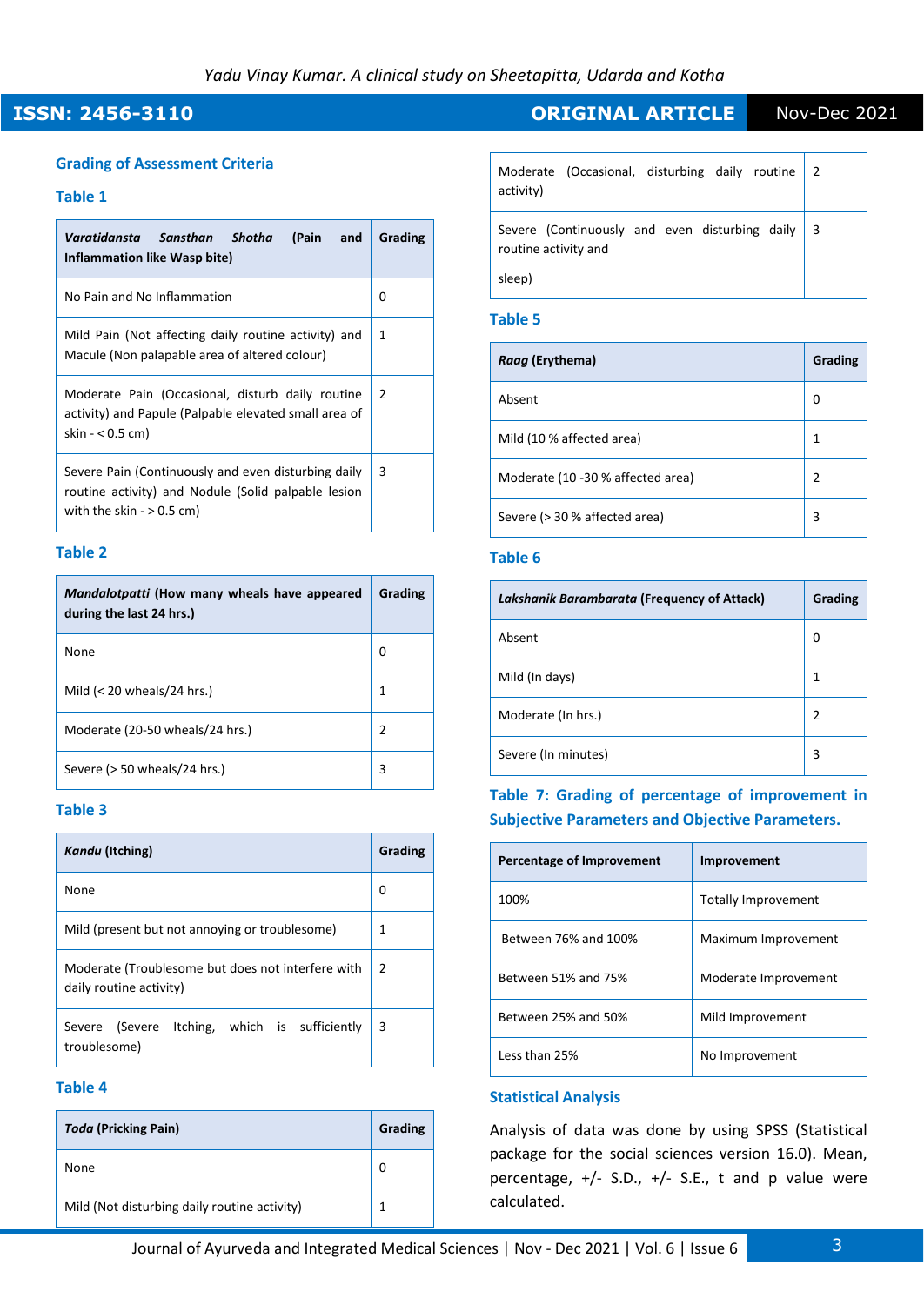### **ISSN: 2456-3110 CONSERVERTIES AND INCORDUCT ORIGINAL ARTICLE** Nov-Dec 2021

#### **The results were interpreted as -**

P value > 0.05 Insignificant

P value > 0.01 - < 0.05 Significant

P value < 0.01 and < 0.001 Highly Significant

#### **OBSERVATIONS**

In Group A, in the chief complain of 30 patients of *Sheetapitta, Udarda* and *Kotha*, 100 % patients of *Varatidansta Sansthan Shotha*, 90 % patients of *Mandalotpatti*, 100 % patients of *Kandu*, 83.33 % patients of *Toda*, 93.33 % patients of *Raag*, 100 % patients of *Lakshanik Barambarata* were found. Whereas in Group B, in the chief complain of 30 patients of *Sheetapitta, Udarda* and *Kotha*, 100 % patients of *Varatidansta Sansthan Sotha*, 83.33 % patients of *Mandalotpatti*, 93.33 % patients of *Kandu*, 76.66 % patients of *Toda*, 96.67 % patients of *Raag*, 100 % patients of *Lakshanik Barambarata* were found. According to the grading of the chief complain of *Sheetapitta, Udarda* and *Kotha*, the highest number remained in Grade-II. (Table-8)

#### **RESULT**

In the subjective parameter, 30 patients of group A, *Varatidansta Sansthana Shoth*, 60.31 % Percentage of improvement with Highly statistically Significant (p<0.0001) result with "t" value 8.839. *Mandalotpatti*, 55.17 % Percentage of improvement with Highly statistically Significant (p<0.0001) result with "t" value 7.399. *Kandu*, 62.29 % Percentage of improvement with Highly statistically Significant (p<0.0001) result with "t" value 11.894. *Toda,* 72.50 % Percentage of improvement with Highly statistically Significant (p<0.0001) result with "t" value 7.370. *Raag,* 66.07 % Percentage of improvement with Highly statistically Significant (p<0.0001) result with "t" value 9.280. *Lakshanik Barambarata*, 44.82% Percentage of improvement. with Highly statistically Significant (p<0.0001) result with "t" value 6.966 were found. (Table 09-10)

In 30 patients of Group B, *Varatidansta Sansthana Shoth*, 47.45 % Percentage of improvement with Highly statistically Significant (p<0.0001) result with "t" value

7.393. *Mandalotpatti*, 46.66 % Percentage of improvement. with Highly statistically Significant (p<0.0001) result with "t" value 6.279. *Kandu*, 51.66 % Percentage of improvement. with Highly statistically Significant (p<0.0001) result with "t" value 10.179. *Toda*, 60.52 % Percentage of improvement. with Highly statistically Significant (p<0.0001) result with "t" value 7.180. *Raag*, 40.00 % Percentage of improvement. with Highly statistically significant (p<0.0001) result with "t" value 6.707. *Lakshanik Barambarata*, 33.33 % Percentage of improvement. with Highly statistically Significant (p<0.0001) result with "t" value 7.077 were found. (Table 11-12)

In the objective parameter, 30 patients of group A, Hb% Highly statistically Significant (p<0.0001) result with "t" value -5.762. TLC Significant statistically (p>0.0001) result with "t" value 3.851. DLC-N Highly statistically Significant (p<0.0001) result with "t" value 4.991. DLC - L Significant statistically (p>0.0001) result with "t" value 2.704. DLC-E Highly statistically Significant (p<0.0001) result with "t" value 6.218. ESR Highly statistically Significant (p<0.0001) result with "t" value 7.715. IgE Significant statistically (p>0.0001) result with "t" value 2.190. RBS Highly statistically Significant (p<0.0001) result with "t" value 4.416. (Table 13).

In the objective parameter, 30 patients of group B, Hb% Highly statistically Significant (p<0.0001) result with "t" value -5.759. TLC Significant statistically (p>0.0001) result with "t" value 2.307. DLC-N Significant statistically (p>0.0001) result with "t" value 2.152. DLC-L Significant statistically (p>0.0001) result with "t" value 2.593. DLC-E Significant statistically (p>0.0001) result with "t" value 2.238. ESR Highly statistically Significant (p<0.0001) result with "t" value 3.947. IgE Significant statistically (p>0.0001) result with "t" value 2.067. RBS Highly statistically Significant (p<0.0001) result with "t" value 4.162. (Table 14).

#### **DISCUSSION**

*Sheetapitta, Udarda* and *Kotha* are a *Tridoshaja Vyadhi*. Due to *Shita Maruta Sparsh Nidana Sevana*, *Prakopa* of *Kapha* and *Vāta*, they started to spread out into body and during spreading they mixed with *Pitta*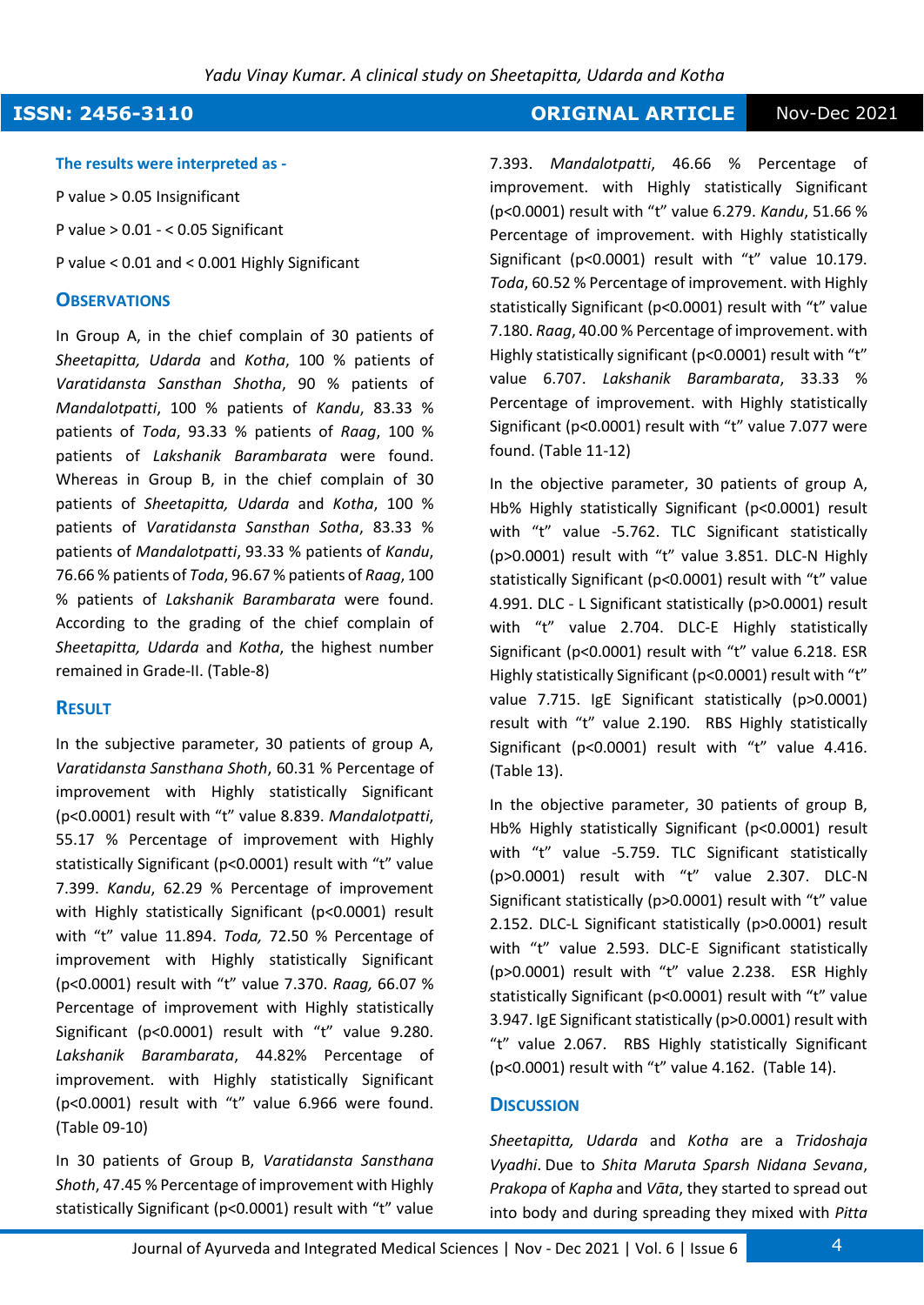#### **ISSN: 2456-3110 CONSERVERTIES AND INCORDUCT ORIGINAL ARTICLE** Nov-Dec 2021

and combinely *Tridoshas* traveling in to whole body externally (skin) and internally (*Ras, Raktadi Dhatu*), resulted in to *Sheetapitta, Udarda* and *Kotha*. In the present study, *Udarda Prashmana Ghan Vati* was selected because *Acharya Carak* has described *Udarda Prashmana Mahakashaya* for *Udarda* (*Kaphaja Nanatmaja Vikara*) **[6]** in 50 *Mahakashayas.* The constituents of *Udarda Prashmana Ghan Vati* are *Kapha-pitta śāmaka* and *Vāta pitta śāmaka* i.e., *Tridosh śāmaka*. *Madhur, Amla, Tikta, Kashay Rasa, Laghu, Rūkṣa, Snigdha, Guru Guna, Uṣṇa* and *Sheet Vīrya, Madhura, Kaṭu Vipāka*. In the same way the constituents of *Siddharthak Taila* are *Kapha-vata śāmaka* and *Kapha-pitta śāmaka, Madhur, Katu, Tikta, Kashay Rasa, Laghu, Rūkṣa, Snigdha, Guru, Tikshana, Guna, Uṣṇa Vīrya, Madhura, Kaṭu Vipāka.***[7]** In this way, the constituents of *Udarda Prashmana Mahākaṣāya* and *Siddharthak Taila (Rasa, Guṇa, Vīrya, Vipāka, Prabhava and Doshakarma)* helps in *Samprapti-Vighatana* of *Sheetapitta, Udarda* and *Kotha*. The results obtained from the present study confirm that.

#### **CONCLUSION**

In the present study, encouraging results were found in the management of *Sheetapitta, Udarda* and *Kotha* from both the groups (group A and group B). But in group A, more benefit was found than in group B, because in this, *Nitya Virechana Aushadha* was also given along with *Shamana Aushadha*. Apart from this, in patients of group B, only by giving *Shamana Aushadha*, the disease resurgence was found more in the patients of *Sheetapitta, Udarda* and *Kotha* as compared to group A. From this it can be concluded, that by giving *Nitya Virechana Aushadha* along with *Shamana Aushadha* in the treatment of *Sheetapitta, Udarda* and *Kotha*, it works more effectively in the *Samprapti-Vighatana* of *Sheetapitta, Udarda* and *Kotha* by working on *Dushita Rakta Dhatu* and *Pitta*. With this, the treatment of *Sheetapitta, Udarda* and *Kotha* can be done more effectively.

**Table 8: Distribution of 60 patients on the basic of chief complain of** *Sheetapitta, Udarda* **and** *Kotha***.** 

| <b>Grouping</b> |             |        | Varati-dansta<br><b>Sansthan</b><br>Sotha | Mandalotpatti | <b>Kandu</b> | Toda   | Raag    | Lakshanik<br><b>Barambarata</b> |
|-----------------|-------------|--------|-------------------------------------------|---------------|--------------|--------|---------|---------------------------------|
| Group           | Pt.no.<br>A |        | 30                                        | 27            | 30           | 25     | 28      | 30                              |
|                 |             | Pt. %  | 100 %                                     | 90%           | 100 %        | 83-33% | 93-33 % | 100 %                           |
|                 | B           | Pt.no. | 30                                        | 25            | 28           | 23     | 29      | 30                              |
|                 |             | Pt. %  | 100 %                                     | 83-33%        | 93-33 %      | 76-66% | 96-66 % | 100 %                           |
| Total Pt.no     |             | 60     | 52                                        | 58            | 48           | 57     | 60      |                                 |
| Total Pt. %     |             |        | 100 %                                     | 86-66%        | 96-66%       | 80%    | 95 %    | 100 %                           |

**Table 9: Percentage of relief in chief complain of** *Sheetapitta, Udarda* **and** *Kotha* **(Subjective) in 30 patients of Group 'A' after 2 months of treatment.**

| <b>SN</b> | <b>Chief complain</b>           | <b>Total</b><br><b>Patient</b> |       | <b>Before Treatment</b><br><b>After Treatment</b> |                |                |              |       |       | Percentage of<br>relief |       |              |        |
|-----------|---------------------------------|--------------------------------|-------|---------------------------------------------------|----------------|----------------|--------------|-------|-------|-------------------------|-------|--------------|--------|
|           |                                 |                                | $G_0$ | $G_1$                                             | G <sub>2</sub> | G <sub>3</sub> | <b>Total</b> | $G_0$ | $G_1$ | G <sub>2</sub>          | $G_3$ | <b>Total</b> |        |
| ı.        | Varati-dansta<br>Sansthan Sotha | 30                             | 00    | 06                                                | 15             | 09             | 63           | 08    | 20    | 01                      | 01    | 25           | 60.31% |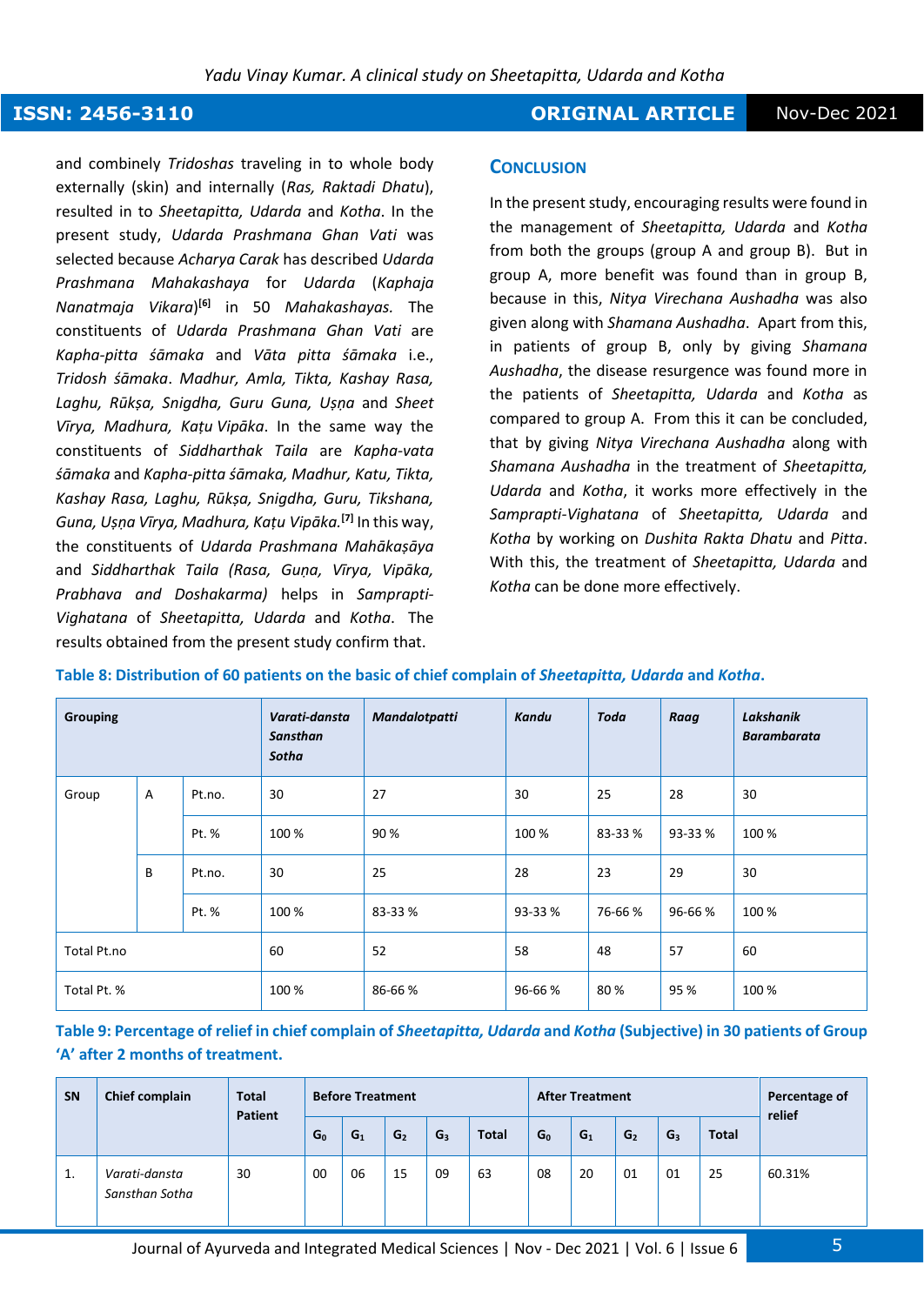### **ISSN: 2456-3110 CONSERVERTIES AND INCREDITE ARTICLE** Nov-Dec 2021

| 2. | Mandalotpatti            | 30 | 03 | 05 | 13 | 09 | 58 | 09 | 17 | 03 | 01 | 26 | 55.17% |
|----|--------------------------|----|----|----|----|----|----|----|----|----|----|----|--------|
| 3. | Kandu                    | 30 | 00 | 09 | 11 | 10 | 61 | 13 | 11 | 06 | 00 | 23 | 62.29% |
| 4. | Toda                     | 30 | 05 | 10 | 15 | 00 | 40 | 20 | 09 | 01 | 00 | 11 | 72.50% |
| 5. | Raag                     | 30 | 02 | 06 | 16 | 06 | 56 | 12 | 17 | 01 | 00 | 19 | 66.07% |
| 6. | Lakshanik<br>Barambarata | 30 | 00 | 07 | 18 | 05 | 58 | 06 | 17 | 06 | 01 | 32 | 44.82% |

**Table 10: Statistical analysis of chief complain of** *Sheetapitta, Udarda* **and** *Kotha* **(Subjective) in 30 patients of Group 'A' after 2 months of treatment.**

| SN | Chief complain                  | <b>Mean</b> |             | % of<br><b>Mean</b><br>Diff.<br>improvement |        | $SD (+/-)$ | $SE (+/-)$ | t      | p     | <b>Remarks</b> |
|----|---------------------------------|-------------|-------------|---------------------------------------------|--------|------------|------------|--------|-------|----------------|
|    |                                 | <b>B.T.</b> | <b>A.T.</b> |                                             |        |            |            |        |       |                |
| 1. | Varati-dansta<br>Sansthan Sotha | 2.10        | 0.83        | 1.26                                        | 60.31% | 0.784      | 0.143      | 8.839  | 0.000 | <b>HS</b>      |
| 2. | Mandalot-patti                  |             |             |                                             |        |            |            |        |       |                |
|    |                                 | 1.90        | 0.86        | 1.03                                        | 55.17% | 0.764      | 0.139      | 7.399  | 0.000 | <b>HS</b>      |
| 3. | Kandu                           | 2.03        | 0.76        | 1.26                                        | 62.29% | 0.583      | 0.106      | 11.894 | 0.000 | <b>HS</b>      |
| 4. | Toda                            | 1.33        | 0.36        | 0.96                                        | 72.50% | 0.718      | 0.131      | 7.370  | 0.000 | <b>HS</b>      |
| 5. | Raaq                            | 1.86        | 0.63        | 1.23                                        | 66.07% | 0.727      | 0.132      | 9.280  | 0.000 | <b>HS</b>      |
| 6. | Lakshanik<br>Barambarata        | 1.93        | 1.06        | 0.86                                        | 44.82% | 0.681      | 0.124      | 6.966  | 0.000 | <b>HS</b>      |

**Table 11: Percentage of relief in chief complain of** *Sheetapitta, Udarda* **and** *Kotha* **(Subjective) in 30 patients of Group 'B' after 2 months of treatment.**

| SN | Chief complain                     | <b>Total</b><br><b>Patient</b> | <b>Before Treatment</b> |                |                |                | <b>After Treatment</b> |                |                |                |                | Percentage of<br>relief |        |
|----|------------------------------------|--------------------------------|-------------------------|----------------|----------------|----------------|------------------------|----------------|----------------|----------------|----------------|-------------------------|--------|
|    |                                    |                                | G <sub>0</sub>          | G <sub>1</sub> | G <sub>2</sub> | G <sub>3</sub> | <b>Total</b>           | G <sub>0</sub> | G <sub>1</sub> | G <sub>2</sub> | G <sub>3</sub> | <b>Total</b>            |        |
| 1. | Varati-dansta<br>Sansthan<br>Sotha | 30                             | 00                      | 07             | 17             | 06             | 59                     | 05             | 19             | 06             | 00             | 31                      | 47.45% |
| 2. | Mandalotpatti                      | 30                             | 05                      | 10             | 10             | 05             | 45                     | 12             | 12             | 06             | 00             | 24                      | 46.66% |
| 3. | Kandu                              | 30                             | 02                      | 08             | 08             | 12             | 60                     | 09             | 13             | 08             | 00             | 29                      | 51.66% |
| 4. | Toda                               | 30                             | 07                      | 10             | 11             | 02             | 38                     | 16             | 13             | 01             | 00             | 15                      | 60.52% |
| 5. | Raaq                               | 30                             | 01                      | 09             | 14             | 06             | 55                     | 02             | 23             | 05             | 00             | 33                      | 40.00% |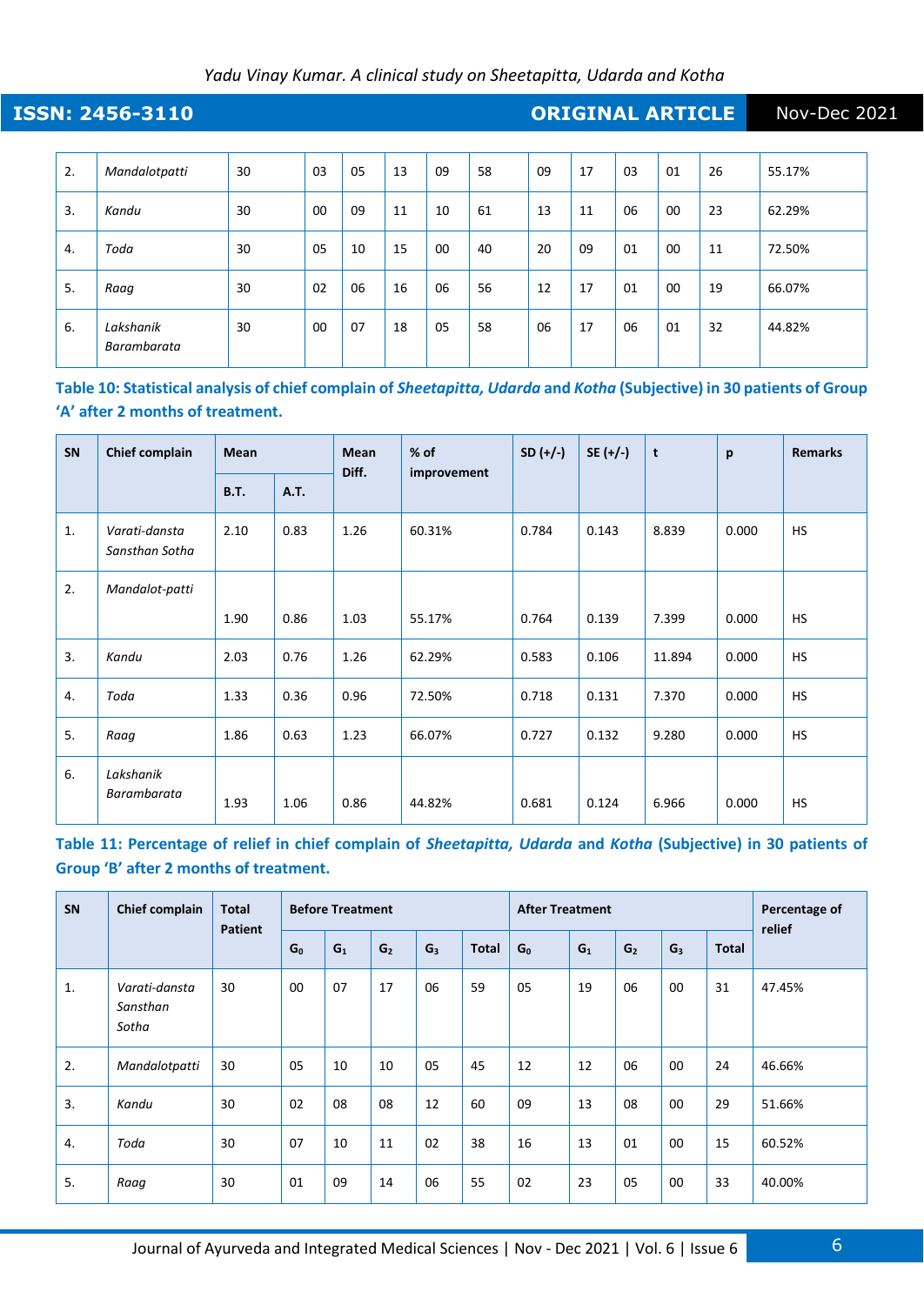|              | <b>ISSN: 2456-3110</b>                                                                                                                                     |             |             |            |    |             |    |            |       |            | <b>ORIGINAL ARTICLE</b> |    |       | Nov-Dec 2021   |  |
|--------------|------------------------------------------------------------------------------------------------------------------------------------------------------------|-------------|-------------|------------|----|-------------|----|------------|-------|------------|-------------------------|----|-------|----------------|--|
| 6.           | Lakshanik<br>Barambarata                                                                                                                                   | 30          | 00          | 08         | 17 | 05          | 57 | 01         | 20    | 09         | 00                      | 38 |       | 33.33%         |  |
|              | Table 12: Statistical analysis of chief complain of Sheetapitta, Udarda and Kotha (Subjective) in 30 patients of Group<br>'B' after 2 months of treatment. |             |             |            |    |             |    |            |       |            |                         |    |       |                |  |
| SN           | Chief complain                                                                                                                                             | <b>Mean</b> |             | Mean Diff. |    | $%$ of      |    | $SD (+/-)$ |       | $SE (+/-)$ | t                       |    | p     | <b>Remarks</b> |  |
|              |                                                                                                                                                            | <b>B.T.</b> | <b>A.T.</b> |            |    | improvement |    |            |       |            |                         |    |       |                |  |
| $\mathbf{1}$ | Varati-dansta<br>Sansthan Sotha                                                                                                                            | 1.96        | 1.03        | 0.93       |    | 47.45%      |    | 0.691      | 0.126 |            | 7.393                   |    | 0.000 | <b>HS</b>      |  |

3. *Kandu* 2.00 0.96 1.03 51.66% 0.556 0.101 10.179 0.000 HS

4. *| Toda* 1.30 0.80 60.52% 0.610 0.111 7.180 0.000 | HS

5. *Raag* 1.83 1.06 0.76 40.00% 0.626 0.114 6.707 0.000 HS

6. *Lakshanik* 

*Barambarata*

**Comparison of Percentage of relief in chief complain of** *Sheetapitta, Udarda* **and** *Kotha* **(Subjective) in 30 patients of Group 'A' and Group 'B' after 2 months of treatment.**

1.90 1.26 0.63 33.33% 0.490 0.089 7.077 0.000 HS



#### **Table 13: Statistical analysis of clinical trial for 2 months in 30 patients of Group 'A' for Laboratory Investigation in**  *Sheetapitta, Udarda* **and** *Kotha* **(Objective).**

| SN | Lab<br>Investigation | Mean        |             | <b>Mean</b><br>Diff. | $%$ of<br>improvement | $SD (+/-)$ | $SE (+/-)$ |          | p     | <b>Remarks</b> |  |
|----|----------------------|-------------|-------------|----------------------|-----------------------|------------|------------|----------|-------|----------------|--|
|    |                      | <b>B.T.</b> | <b>A.T.</b> |                      |                       |            |            |          |       |                |  |
| ı. | Hb%                  | 11.79       | 12.26       | $-0.47$              | $-4.04$               | .453       | 0.082      | $-5.762$ | 0.000 | H.S.           |  |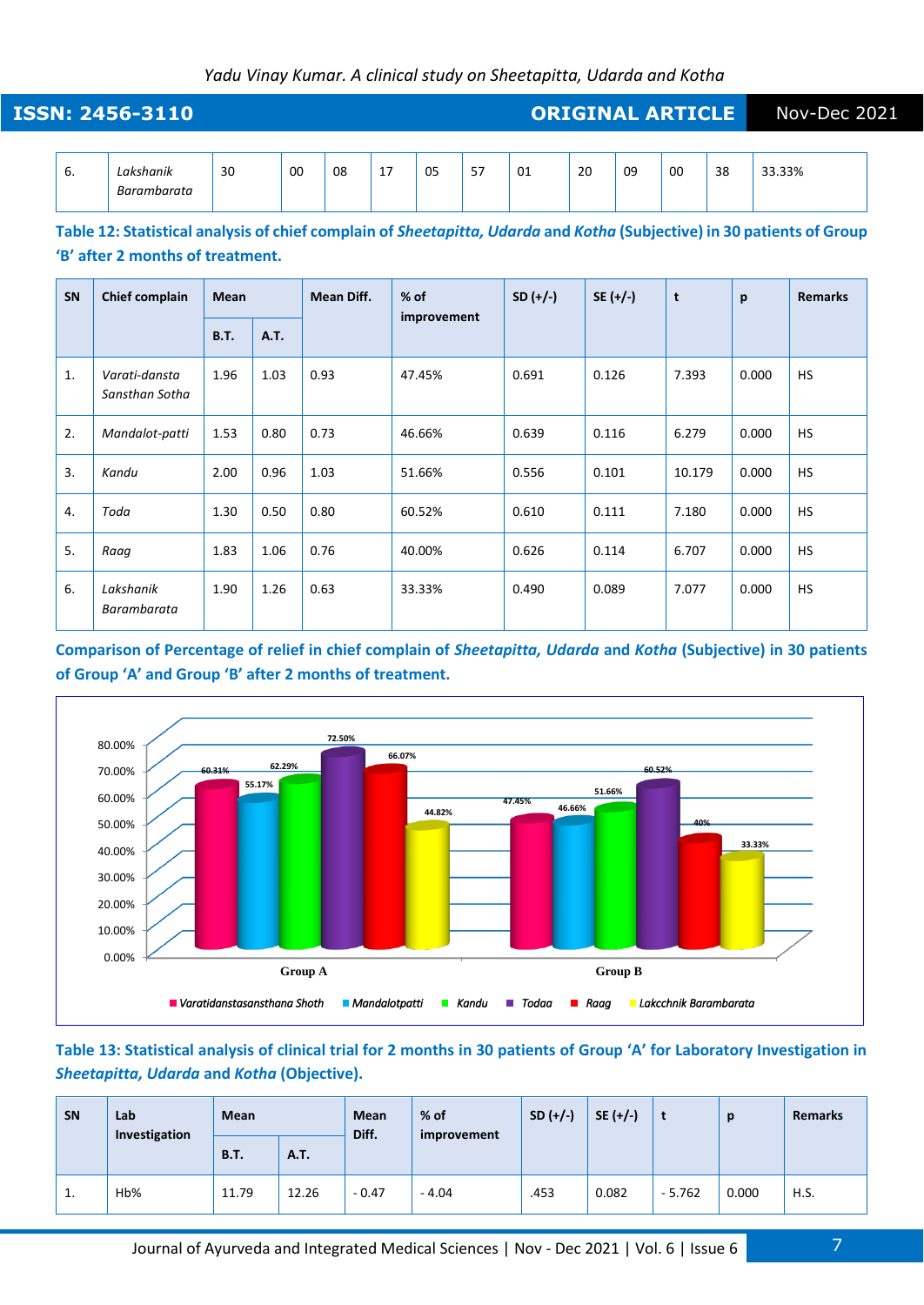**ISSN: 2456-3110 CONSERVERTIES AND INCREDITE ARTICLE** Nov-Dec 2021

2. TLC 8686 8290 336 3.90 478 87.42 3.851 0.001 S. 3. DLC - N 66.46 63.16 3.3 4.96 3.621 661 4.991 0.000 H.S. 4. | DLC - L | 26.60 | 24.36 | 2.23 | 8.39 | 4.523 | .825 | 2.704 | 0.011 | S. 5. DLC - E | 4.266 | 2.266 | 2.00 | 46.8 | 1.761 | .321 | 6.218 | 0.000 | H.S. 6. ESR 17.00 9.93 7.06 41.5 5.394 .984 7.175 0.000 H.S. 7. |IgE | 127.3 | 121.4 | 5.90 | 4.63 | 14.77 | 2.697 | 2.190 | 0.037 | S. 8. R.B.S. 99.20 89.43 9.76 9.84 12.11 2.211 4.416 0.000 H.S.

**Table 14: Statistical analysis of clinical trial for 2 months in 30 patients of Group 'B' for Laboratory Investigation in**  *Sheetapitta, Udarda* **and** *Kotha* **(Objective).**

| SN             | Lab Investigation | <b>Mean</b> |             | Mean Diff. | $%$ of      | $SD (+/-)$ | $SE (+/-)$ | t        | p     | <b>Remark</b> |
|----------------|-------------------|-------------|-------------|------------|-------------|------------|------------|----------|-------|---------------|
|                |                   | <b>B.T.</b> | <b>A.T.</b> |            | improvement |            |            |          |       | s             |
| $\mathbf{1}$ . | Hb%               | 11.52       | 11.89       | $-0.37$    | $-3.18$     | .348       | 0.063      | $-5.759$ | 0.000 | H.S.          |
| 2.             | <b>TLC</b>        | 8703        | 8553        | 150        | 1.72        | 355.9      | 64.99      | 2.307    | 0.028 | S.            |
| 3.             | DLC - N           | 62.40       | 61.03       | 1.36       | 2.19        | 3.478      | .635       | 2.152    | 0.040 | S.            |
| 4.             | $DLC - L$         | 27.70       | 26.10       | 1.60       | 5.77        | 3.379      | .617       | 2.593    | 0.015 | S.            |
| 5.             | $DLC - E$         | 05.00       | 04.10       | .090       | 018         | 2.202      | .402       | 2.238    | 0.033 | S.            |
| 6.             | <b>ESR</b>        | 13.70       | 10.40       | 3.30       | 24          | 4.579      | .836       | 3.947    | 0.000 | H.S.          |
| 7.             | IgE               | 128.1       | 121         | 7.13       | 5.56        | 18.89      | 3.449      | 2.067    | 0.048 | S.            |
| 8.             | R.B.S.            | 91.33       | 85.73       | 5.60       | 6.13        | 7.370      | 1.345      | 4.162    | 0.000 | H.S.          |

**Table 15: Comparison of total percentage of improvement of chief complain of** *Sheetapitta, Udarda* **and** *Kotha* **in 30 patients of Group 'A' and Group 'B' after 2 months of treatment.**

| SN | Improvement                            | <b>Group A</b> |            | <b>Group B</b> |            | <b>Total</b> |            |  |
|----|----------------------------------------|----------------|------------|----------------|------------|--------------|------------|--|
|    |                                        | Pt. No.        | Percentage | Pt. No.        | Percentage | Pt. No.      | Percentage |  |
| 1. | Total improvement 100%                 | 00             | 0.00%      | 00             | 0.00%      | 00           | $0.00\,\%$ |  |
| 2. | Maximum improvement (Between 75%-100%) | 07             | 23.33 %    | 01             | 03.33 %    | 08           | 13.33 %    |  |
| 3. | Moderate improvement (Between 51%-75%) | 14             | 46.67 %    | 11             | 36.67 %    | 25           | 41.67%     |  |
| 4. | Mild improvement (between 26%-50%)     | 08             | 26.67 %    | 16             | 53.33 %    | 24           | 40 %       |  |
| 5. | No improvement                         | 01             | 03.33 %    | 02             | 6.67 %     | 03           | 5 %        |  |